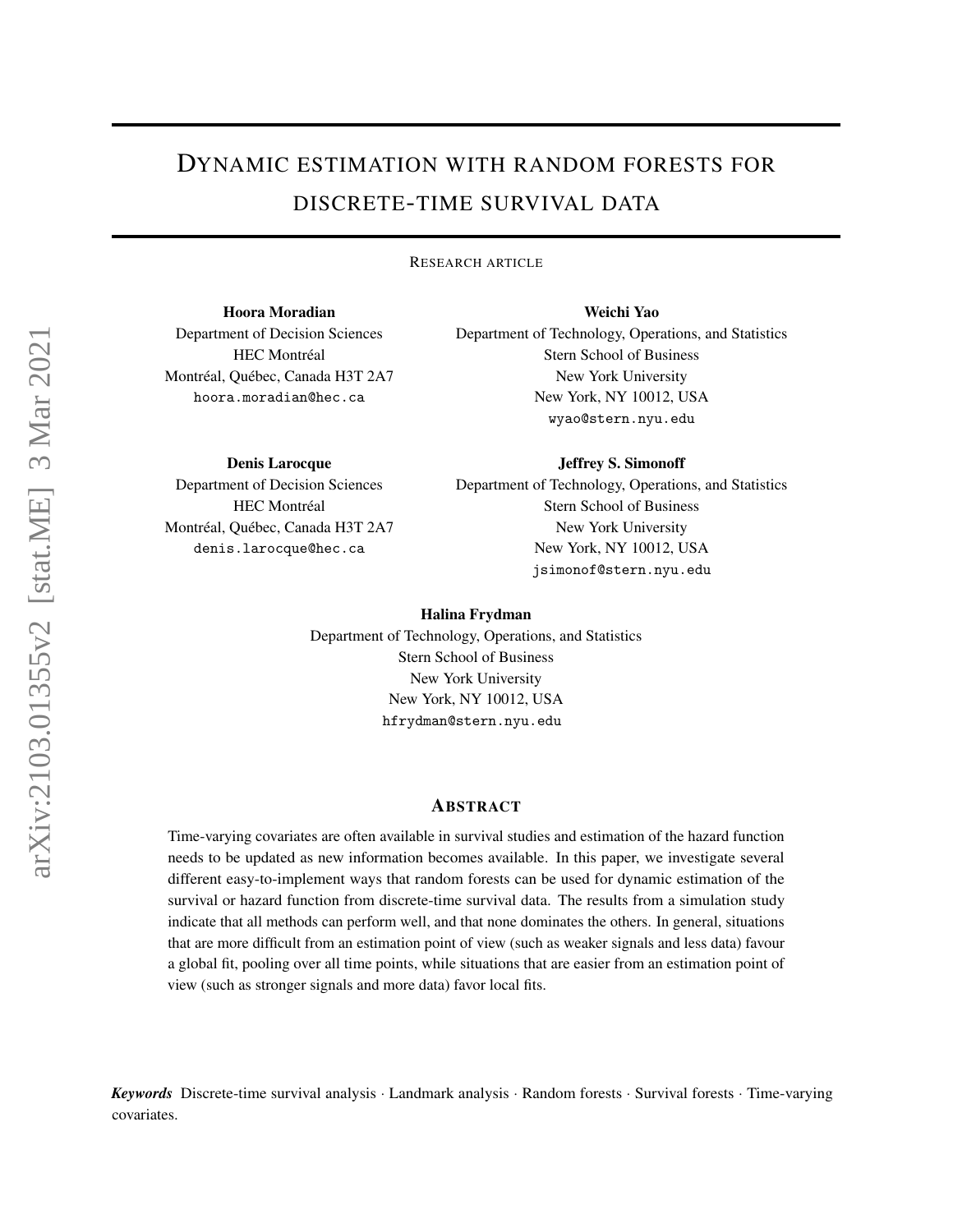## 1 Introduction

Survival analysis studies with time-to-event data have applications in many research areas. It is common in practice that the actual time until the occurrence of an event of interest is observed only for some of the subjects and only partial information about the time is available for other subjects, for example, because the study ended before all subjects experienced the event, or because some of them were lost during the study. This concept is known as censoring [\(Klein](#page-13-0) [and Moeschberger, 2003\)](#page-13-0). Right-censoring, when only a lower bound on the actual time is observed, is the most common situation and will be the main focus of this paper. A comprehensive introduction to modeling time-to-event data can be found in [Kleinbaum and Klein](#page-14-0) [\(2005\)](#page-14-0) and [Hosmer Jr. et al.](#page-13-1) [\(2011\)](#page-13-1).

Many of the traditional methods for analysing continuous time-to-event data rely on some parametric (e.g. Weibull) or semi-parametric (e.g. Cox) assumptions about the link between the covariates and the time response, which may result in poor performance in real-world applications. Recently, more flexible models and adapted machine learning algorithms that use data to find relevant structures, instead of imposing them a priori, have been developed in the survival analysis domain [\(Wang et al., 2019\)](#page-14-1). One class of such models is tree-based methods, which are the focus of this paper.

Tree-based methods were first developed for a categorical or continuous outcome. [Breiman et al.](#page-13-2) [\(1984\)](#page-13-2) is the earliest monograph about trees and details the Classification and Regression Tree (CART) paradigm. [Gordon and Olshen](#page-13-3) [\(1985\)](#page-13-3) extended the tree paradigm to survival data and introduced survival trees [\(Leblanc and Crowley, 1993;](#page-14-2) [Segal, 1988\)](#page-14-3). However, it is well-known that ensembles of trees often provide better estimation performance than a single tree. One popular and efficient ensemble method is the random forest, introduced by [Breiman](#page-13-4) [\(2001\)](#page-13-4), and extended to model right-censored survival data [\(Ishwaran et al., 2004;](#page-13-5) [Hothorn et al., 2006;](#page-13-6) [Ishwaran et al., 2008;](#page-13-7) [Zhu and Kosorok, 2012\)](#page-14-4). There is a vast literature on survival trees and forests and [Bou-Hamad et al.](#page-13-8) [\(2011b\)](#page-13-8) present a general overview.

In many studies, an estimate of the hazard function for a subject is obtained at time 0 using only the baseline covariate information. However, when time-varying covariates are present, it is often preferable to update the estimates of hazard probabilities as new longitudinal information becomes available. This is the topic of "dynamic estimation," which is a growing area of interest. There are primarily three approaches to build dynamic estimates in this context: 1) landmark analysis, 2) joint modeling, and 3) a counting process approach. The idea of landmark analysis [\(Anderson et al., 1983;](#page-12-0) [Madsen et al., 1983\)](#page-14-5) is to build models, usually Cox, at different landmark times  $t$  using the covariate information available up to  $t$  from those subjects who are still at risk of experiencing the event at  $t$ . Comprehensive treatments of this approach are given in [van Houwelingen](#page-14-6) [\(2007\)](#page-14-6) and [van Houwelingen and Putter](#page-14-7) [\(2011\)](#page-14-7). The second approach uses joint modeling of the time-varying covariates processes and the event time data process [\(Henderson et al., 2000\)](#page-13-9). This approach depends on the correct specification of the model for the time-varying covariates trajectories, and this problem amplifies as the number of time-varying covariates increases. The main idea of the third approach is to partition the followup information for each individual into multiple segments on non-overlapping intervals [\(Bacchetti and Segal,](#page-13-10) [1995\)](#page-13-10). This is used to accommodate time-varying covariates in the tree building process [\(Bertolet et al., 2016;](#page-13-11) [Fu and](#page-13-12) [Simonoff, 2017b\)](#page-13-12). Survival forest algorithms based on this same counting process approach can then be developed to provide dynamic estimation of hazards or survival probabilities [\(Wongvibulsin et al., 2020;](#page-14-8) [Yao et al., 2020\)](#page-14-9).

Most of the research, including the work presented above, assumes that the time-to-event is measured continuously, when in fact it is measured on a discrete scale in many cases. This can happen with binned data where the event occurs in an interval of time, which are not necessarily of the same length. For example, the Framingham Heart Study  $\frac{1}{1}$  $\frac{1}{1}$  $\frac{1}{1}$ requires the participants to return to the study approximately every two to six years in order for their medical history data to be collected and physical exams and laboratory tests done. Another example of binned data is term insurance, or any other annual contract with churn (lack of renewal of the contract) being the event of interest. Alternatively, the observed time may come from a truly discrete process, such as the number of elapsed time units or trials before reaching a specific goal (e.g. the number of cycles until pregnancy). Although traditional modeling approaches for

<sup>1</sup> https://www.nhlbi.nih.gov/science/framingham-heart-study-fhs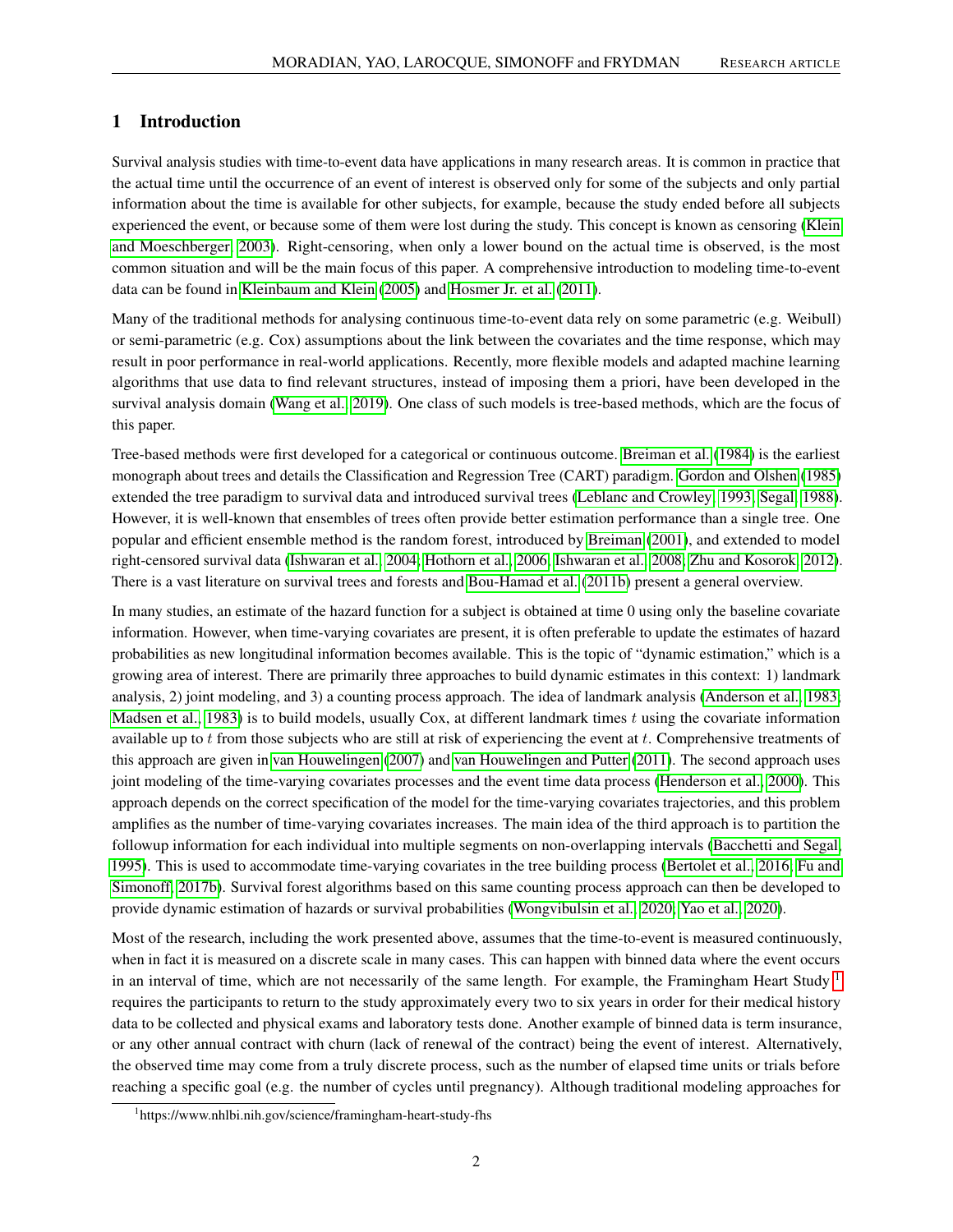continuous-time survival data can also be applied to discrete-time survival data, [Tutz and Schmid](#page-14-10) [\(2016\)](#page-14-10) explain the advantages of using statistical methods that are specifically designed for discrete event times. They point out that the hazard functions derived in the discrete case are more easily interpretable than for continuous survival time data, since the hazards can then be formulated as conditional probabilities. Moreover, discrete models do not have any problems dealing with ties. Therefore, in this paper, we only focus on the methods specifically designed for discrete-time survival data.

Survival trees and forests designed specifically for discrete-time responses were developed by [Bou-Hamad et al.](#page-13-13) [\(2009\)](#page-13-13), [Bou-Hamad et al.](#page-13-14) [\(2011a\)](#page-13-14), [Schmid et al.](#page-14-11) [\(2016\)](#page-14-11), [Berger et al.](#page-13-15) [\(2019\)](#page-13-15) and [Schmid et al.](#page-14-12) [\(2020\)](#page-14-12). Section [2.1](#page-2-0) provides a description of some of these methods since they are central to this article. [Elgmati et al.](#page-13-16) [\(2015\)](#page-13-16) propose a penalized Aalen additive model for dynamic estimation of the hazard function for discrete-time recurrent event data, but the method is limited to one-step ahead estimation, while we also explore multi-step ahead estimation.

From the above discussion, we see that no tree-based methods have addressed the problem of dynamic estimation with discrete survival responses. In this paper we investigate different ways that random forests can be used for dynamic estimation of hazard function with discrete-time survival response data.

The rest of the paper is organized as follows. Section [2](#page-2-1) describes the data setting and the proposed methods. The results from a simulation study are presented in Section [3.](#page-7-0) Section [4](#page-11-0) provides conclusions and directions for future work. More details about the simulation study and a real data example using bankruptcy data can be found in a separate supplemental material document.

## <span id="page-2-1"></span>2 Description of the methods

Suppose we have data on N independent subjects. For subject i, observations are in the form of  $(\tau_i, \delta_i, x_i)$  where  $\tau_i \in \{1, 2, \ldots, T\}$  is the discrete time to event, T is the maximum observed time in the data set,  $\delta_i$  is the censoring index which takes a value of 0 if the observation for the subject i is right censored and a value of 1 if subject i has experienced the event of interest, and  $x_i$  is a set of covariates, some of which can be time-varying and some time-invariant. We will denote by  $x_{ki}(t)$  the value of the  $k^{th}$  covariate,  $k \in \{1, 2, ..., p\}$ , at time  $t \in \{0, 1, ..., T-1\}$ for subject i. Hence,  $x_i(0)$  gives the baseline covariate values. For simplicity, we will use this notation for all covariates, time-varying or not. Hence  $x_{ki}(t)$  remains constant for all t for a time-invariant covariate. The values of the actual time to event and the censoring times for subject  $i$  are denoted by  $U_i$  and  $V_i$ , respectively. Hence we have  $\tau_i = \min(U_i, V_i)$  and we assume that  $U_i$  and  $V_i$  are independent given  $x_i$ . The hazard function for subject i is denoted by  $h_i(t) = P(U_i = t \mid U_i \ge t)$  for simplicity but it is obvious that  $\tau_i$ ,  $\delta_i$ ,  $U_i$  and  $V_i$  depend on  $x_i$ . Similarly, the survival function for subject i is  $S_i(t) = P(U_i > t)$ , and the probability that the event occurs at time t is  $\pi_i(t) = P(U_i = t)$ . These two functions can be obtained from the hazard function with the recursive formulae  $S_i(t) = S_i(t-1)(1-h_i(t))$ and  $\pi_i(t) = S_i(t-1) - S_i(t)$ , with  $S_i(0) = 1$ . Hence, it is sufficient to model the hazard function (or any one of the other two functions) to recover the other ones.

#### <span id="page-2-0"></span>2.1 Description of existing methods for discrete-time survival data

The existing methods for dynamic estimation based on time-varying covariates data rely on the counting process approach to reformat the data. To fix ideas, a generic data set of ten observations with two covariates,  $X_1$  being time-varying and  $X_2$  being time-invariant, is given in Table [1.](#page-3-0) For instance, the first subject experienced the event at the second time point and thus values of the time-varying covariate  $X_1(t)$  are only available up to  $t = 1$ , with NA's for the other time points. Note that we do not assume that the covariate values at the event or censoring time are available (e.g. the event or censoring may occur before the observation of the covariates). This process is repeated for each of the subjects in the data set. The reformatted data set is often called the "person-period" data set.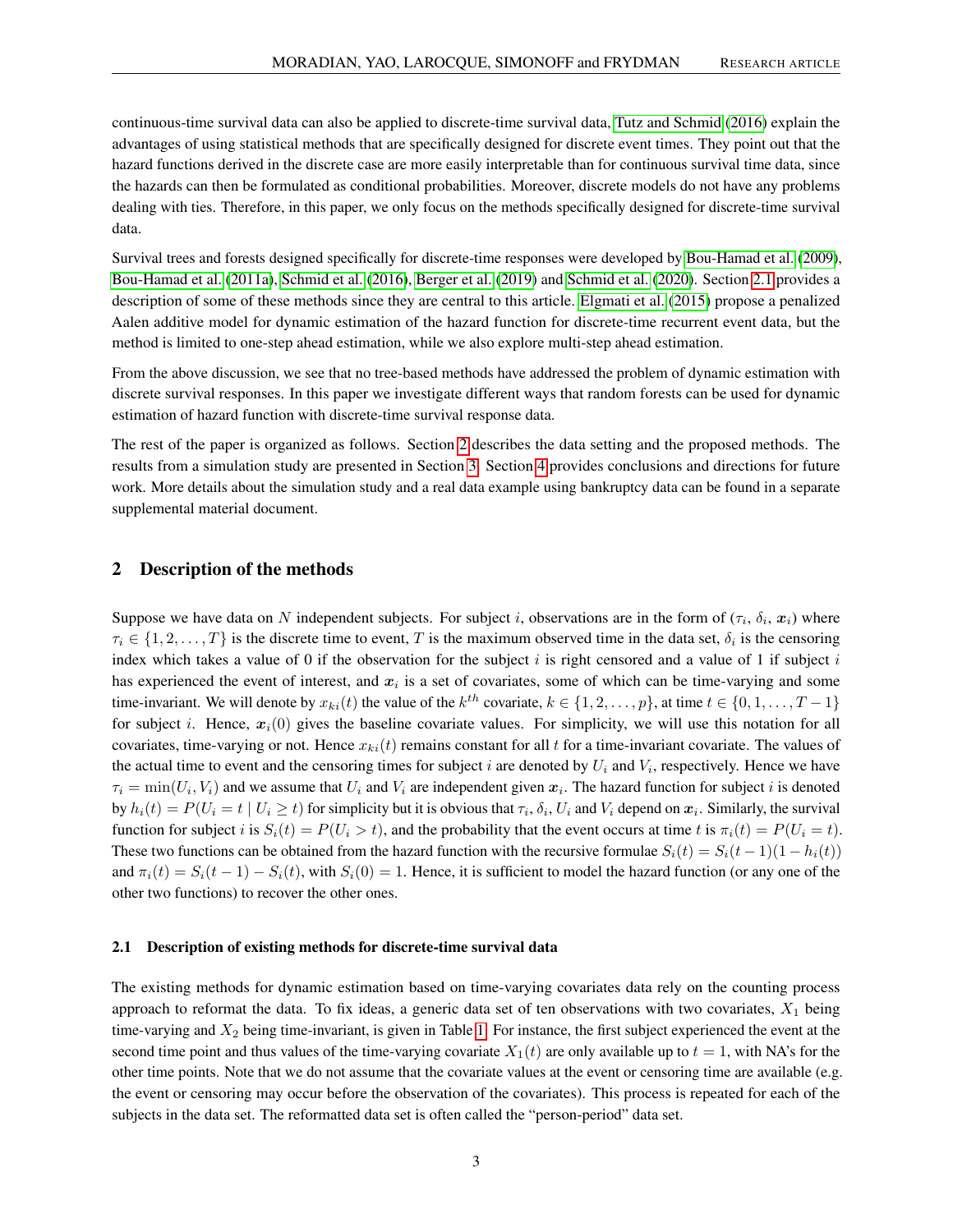| id             | $\tau$ | $\delta$         | $X_1(0)$     | $X_1(1)$     | $X_1(2)$     | $X_1(3)$     | $X_1(4)$  | $X_2$         |
|----------------|--------|------------------|--------------|--------------|--------------|--------------|-----------|---------------|
| $\mathbf{1}$   | 2      | 1                | $x_{11}(0)$  | $x_{11}(1)$  | NA           | <b>NA</b>    | NA        | $x_{21}$      |
| $\overline{2}$ | 4      | 1                | $x_{12}(0)$  | $x_{12}(1)$  | $x_{12}(2)$  | $x_{12}(3)$  | <b>NA</b> | $x_{22}$      |
| 3              | 3      | $\boldsymbol{0}$ | $x_{13}(0)$  | $x_{13}(1)$  | $x_{13}(2)$  | <b>NA</b>    | NA        | $x_{23}$      |
| $\overline{4}$ | 1      | $\boldsymbol{0}$ | $x_{14}(0)$  | <b>NA</b>    | NA           | <b>NA</b>    | NA        | $x_{24}$      |
| 5              | 4      | 1                | $x_{15}(0)$  | $x_{15}(1)$  | $x_{15}(2)$  | $x_{15}(3)$  | <b>NA</b> | $x_{25}$      |
| 6              | 4      | $\boldsymbol{0}$ | $x_{16}(0)$  | $x_{16}(1)$  | $x_{16}(2)$  | $x_{16}(3)$  | NA        | $x_{\rm 26}$  |
| 7              | 2      | $\boldsymbol{0}$ | $x_{17}(0)$  | $x_{17}(1)$  | <b>NA</b>    | <b>NA</b>    | <b>NA</b> | $x_{27}$      |
| 8              | 4      | 1                | $x_{18}(0)$  | $x_{18}(1)$  | $x_{18}(2)$  | $x_{18}(3)$  | NA        | $x_{28}$      |
| 9              | 3      | 1                | $x_{19}(0)$  | $x_{19}(1)$  | $x_{19}(2)$  | <b>NA</b>    | NA        | $x_{29}$      |
| 10             | 4      | $\boldsymbol{0}$ | $x_{110}(0)$ | $x_{110}(1)$ | $x_{110}(2)$ | $x_{110}(3)$ | NA        | $x_{\rm 210}$ |

<span id="page-3-0"></span>Table 1: A generic data set with ten observations and two covariates, with  $X_1$  being time-varying and  $X_2$  time-invariant.

<span id="page-3-1"></span>Table 2: Person-period data set using counting process approach for DTPO model. Only the first two subjects (up to id  $= 2$ ) are shown to save space. It has one row of observation for each discrete time point u in which the subject is at risk of experiencing the event and the response  $y$  equals 1 if the event occurred at that time and 0 otherwise.

| id             | $\boldsymbol{y}$ | $\boldsymbol{u}$            | $D_1$    | $D_2$        | $D_3$    | $D_4$    | $X_1$       | $X_2$    |
|----------------|------------------|-----------------------------|----------|--------------|----------|----------|-------------|----------|
|                | $\Omega$         |                             |          | 0            | 0        |          | $x_{11}(0)$ | $x_{21}$ |
| 1              | 1                | $\mathfrak{D}$              | $\theta$ | 1            | 0        | 0        | $x_{11}(1)$ | $x_{21}$ |
| $2^{\circ}$    | $\Omega$         |                             |          | 0            | 0        | $^{(1)}$ | $x_{12}(0)$ | $x_{22}$ |
| $\mathcal{L}$  | $\Omega$         | $\mathcal{D}_{\mathcal{L}}$ | $\Omega$ | $\mathbf{1}$ | $\theta$ | 0        | $x_{12}(1)$ | $x_{22}$ |
| $\mathcal{L}$  | $\Omega$         | $\mathcal{E}$               | 0        | 0            |          | 0        | $x_{12}(2)$ | $x_{22}$ |
| $\mathfrak{D}$ |                  | $\overline{4}$              | $\Omega$ | 0            | $\theta$ |          | $x_{12}(3)$ | $x_{22}$ |

We describe first the existing approaches for estimating the hazard of a subject at the u-th discrete time point that use the last available values of the time-varying covariates. One widely-used method is the discrete-time proportional odds (DTPO) model, which is also known as the continuation ratio model

<span id="page-3-2"></span>
$$
\log\left(\frac{h_i(u)}{1 - h_i(u)}\right) = \alpha_1 D_{1i}(u) + \dots + \alpha_T D_{Ti}(u) + \beta_1 X_{1i}(u - 1) + \dots + \beta_p X_{pi}(u - 1),
$$
\n(1)

for  $i = 1, 2, \ldots, n$  and  $u = 1, 2, \ldots, T$ , where the  $D_{ri}(u)$ 's are indicator variables indexing the  $r^{th}$  discrete time point that are defined by  $D_{ri}(u) = 1$  if  $r = u$  and 0 otherwise. The intercept parameters  $\alpha_1, \alpha_2, \ldots, \alpha_T$  define the baseline hazard at each time point and the  $\beta$  coefficients describe the effects of covariates on the baseline hazard function. Applying the counting process approach to reformat the generic data set gives the person-period data in Table [2.](#page-3-1) The model parameters in [\(1\)](#page-3-2) can then be estimated by fitting a logistic regression to the reformatted data set (more detail can be found in [Willett and Singer](#page-14-13) [\(1993\)](#page-14-13), p. 171).

[Bou-Hamad et al.](#page-13-14) [\(2011a\)](#page-13-14) were the first to propose building trees and forests using the person-period data set with  $y$  as the response and a likelihood-based splitting criterion. [Schmid et al.](#page-14-11) [\(2016\)](#page-14-11) propose a classification tree by applying the CART algorithm based on the Gini impurity measure [\(Breiman et al., 1984\)](#page-13-2) to the same data set again with  $y$  as the response. [Schmid et al.](#page-14-12) [\(2020\)](#page-14-12) propose building discrete-time random survival forests using Hellinger's distance criterion [\(Cieslak et al., 2012\)](#page-13-17) as the splitting rule. The Hellinger's distance criterion is also implemented in a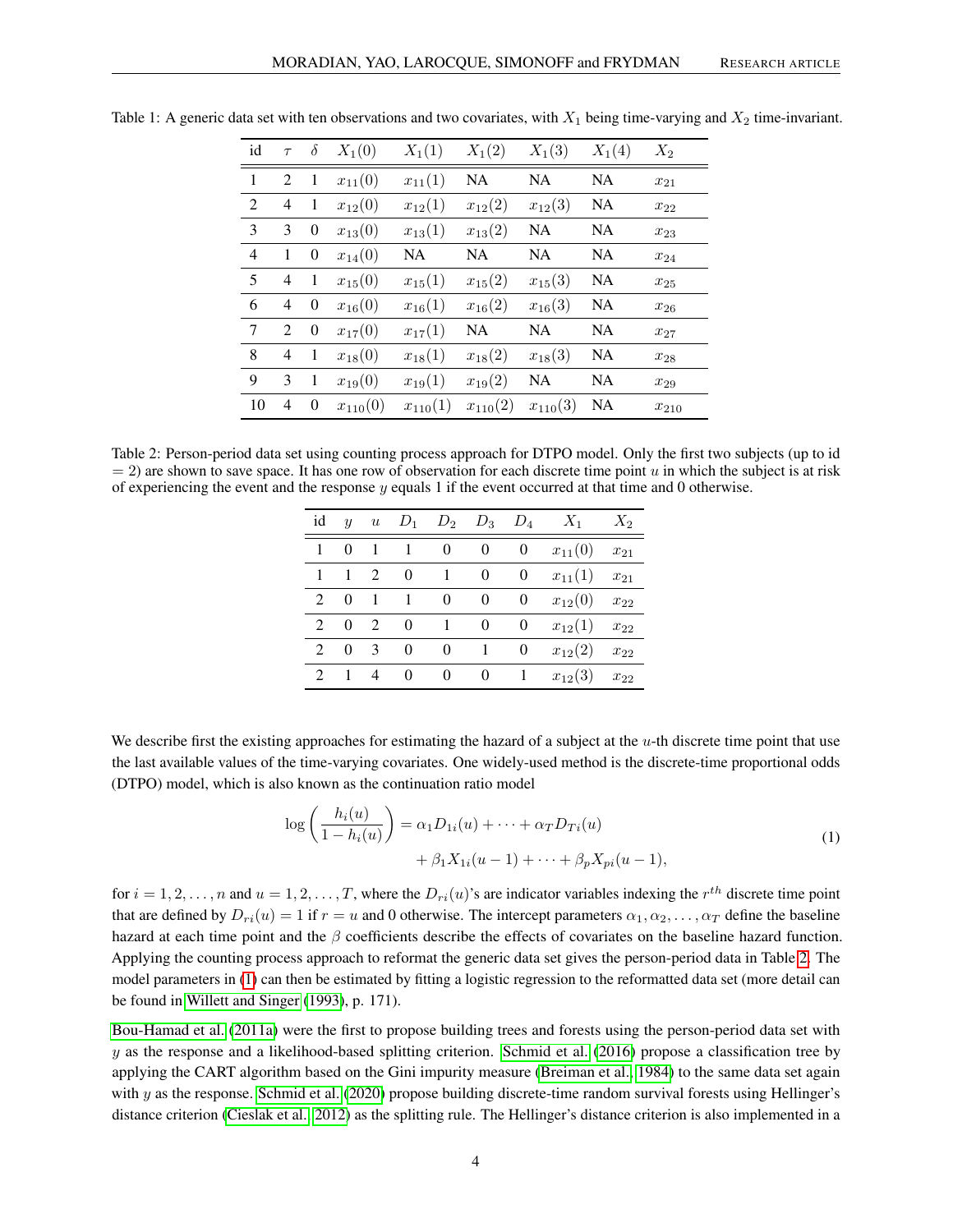| t     |   | u |   |  |  |  |
|-------|---|---|---|--|--|--|
| Value | 1 | 2 | 3 |  |  |  |
| 0     |   |   |   |  |  |  |
|       |   |   |   |  |  |  |
| 2     |   |   |   |  |  |  |
| 3     |   |   |   |  |  |  |

<span id="page-4-0"></span>Table 3: The 10 different estimating problems when  $T = 4$ . For instance, at time point  $t = 2$ , given a subject who has survived up to this time point, we are interested in estimating its hazard function at the future time points  $u = 3, 4$ .

classification tree approach for the modeling of competing risks in discrete time [\(Berger et al., 2019\)](#page-13-15). Numerical results given in [Schmid et al.](#page-14-12) [\(2020\)](#page-14-12) suggest that node splitting by the Hellinger's distance improves the performance when compared to skew-sensitive split criteria such as the Gini impurity. This is consistent with the results of simulations performed here, and therefore we only investigate forest methods using the Hellinger's distance criterion. The time point u itself is also included as an ordinal covariate [\(Schmid et al., 2016;](#page-14-11) [Berger et al., 2019;](#page-13-15) [Schmid et al., 2020\)](#page-14-12). To fix ideas, with the data set in Table [2,](#page-3-1) this means building a classification forest with  $y$  as the response using the three covariates  $X_1, X_2$  and the time point u. Using the time point as a predictor implies that the subjects can be split apart in the person-period data, even if no time-varying covariates are present among the original covariates, since the time point itself is a time-varying covariate. In a terminal node, the estimate of the hazard is the proportion of 1 (events) in the node.

#### 2.2 Description of the setup for dynamic estimation

In line with the purpose of dynamic estimation, where we want to estimate future risks, at the current time point  $t$ , the goal is to estimate the hazard of a subject at some future time point u for  $u = t + 1, t + 2, \ldots, T$ . We assume that measurements for all covariates are available at  $0, 1, 2, \ldots, t$ , and the methods are entitled to use all of that information. Hence, all covariate information up to time t can be used to estimate the hazard function at  $u$ . Table [3](#page-4-0) illustrates the possible combinations of t and u with  $T = 4$  as an example. One can also see that, for a given value of T, the total number of possible estimation problems is  $T(T + 1)/2$  (= 10 when  $T = 4$ ). For the following discussion, t always denotes the current time point, u always denotes the future time point we are interested in for estimation, and  $u > t$  by definition.

For simplicity of the presentation, we will only use the last available value of the time-varying covariates to build the models. However, without loss of generality, we can assume that any past information we also want to use is already incorporated into the covariates at the current time point  $t$ . For example if we want to use the lag of a time-varying covariate, say  $X_1(t-1)$ , we can simply define a new covariate at time t to represent this lag, that is,  $\tilde{X}_1(t) = X_1(t-1)$ .

We investigate different methods to solve the hazard function estimation problem for each pair of  $(t, u)$  as illustrated in Table [3.](#page-4-0) These methods can be divided into three main approaches to address the same given estimation problem based on how they make use of the information provided in the generic data set, i.e. how they construct the training data sets.

Given the estimation problem for a specific pair  $(t^*, u^*)$ , the first approach is to only use corresponding local information to train the model. More precisely, to construct the training data set to estimate the hazard for the given pair  $(t^*, u^*)$ , we consider only the subjects that are still alive and not censored at time point  $u^* - 1$ , in order that these subjects are still at risk of experiencing the event at time point  $u^*$ . Moreover, the training data set only contains their covariate information at the current time point  $t^*$ . For a subject with covariate information available up to time  $t^*$ , this approach builds separate models to estimate the hazard function at each future time point. Using separate models might be effective if the hazards at different time points are related to different covariate patterns, but this approach will likely lose efficiency when the hazards are related to similar covariate patterns because of the variability induced by using separate models.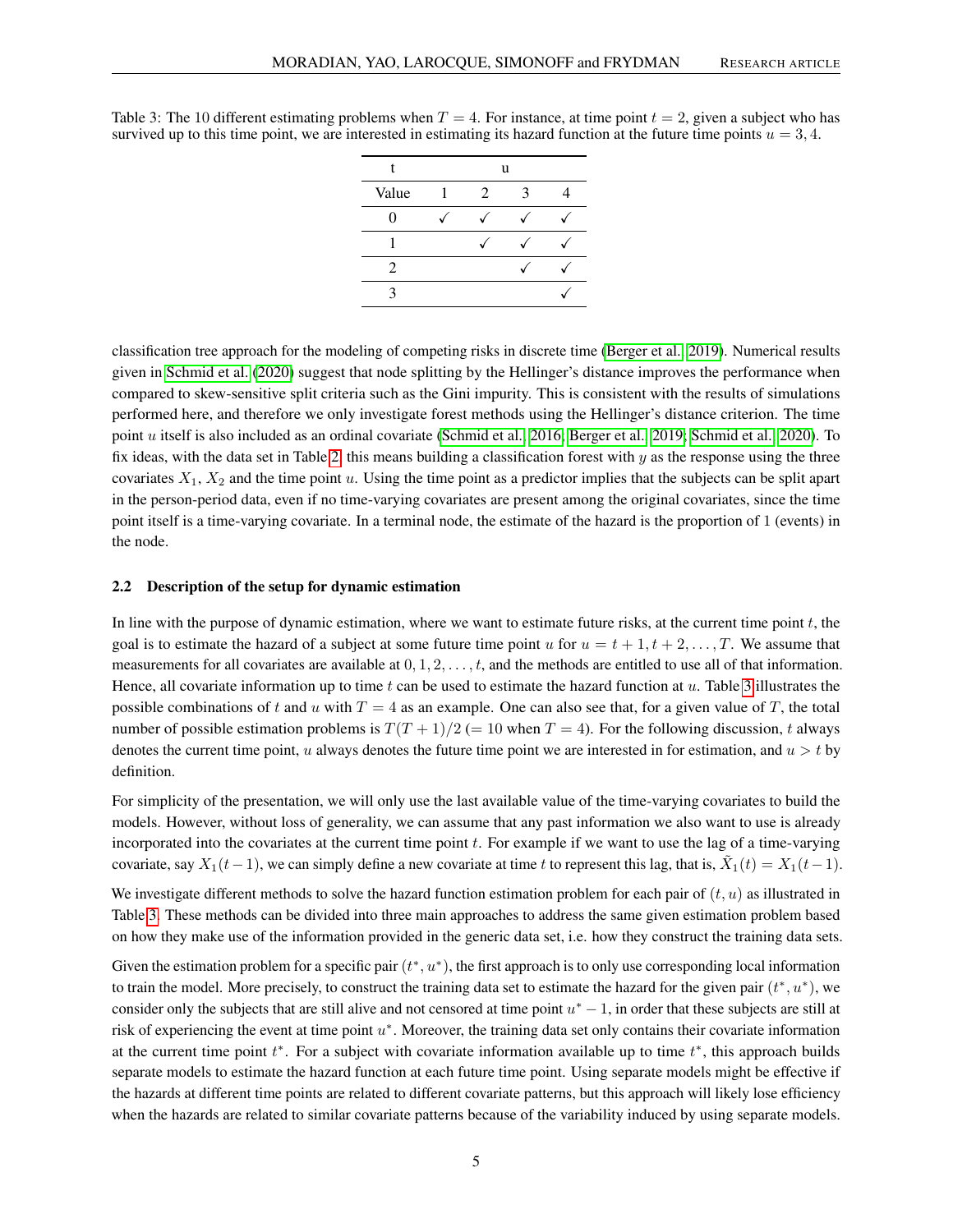|                 |                |                  |                      |          |                  |                |                                                   | Box of data used to train a given Method (Covariates used) |                        |  |  |
|-----------------|----------------|------------------|----------------------|----------|------------------|----------------|---------------------------------------------------|------------------------------------------------------------|------------------------|--|--|
|                 |                |                  | Available covariates |          |                  |                | to estimate hazards for which value of $(t, u)$ . |                                                            |                        |  |  |
| row             | id             | $\boldsymbol{y}$ | $X_1$                | $X_2$    | $\boldsymbol{u}$ | t              | Separate                                          | Schmid et al. (2020)                                       | Super person-period    |  |  |
|                 |                |                  |                      |          |                  |                | $(X_1, X_2)$                                      | $(X_1, X_2, u)$                                            | $(X_1, X_2, u, t)$     |  |  |
| 1               |                | $\theta$         | $x_{11}(0)$          | $x_{21}$ | 1                | $\Omega$       |                                                   |                                                            |                        |  |  |
| $\overline{2}$  | $\overline{2}$ | $\theta$         | $x_{12}(0)$          | $x_{22}$ | 1                | $\theta$       | (0,1)                                             |                                                            |                        |  |  |
| $\overline{3}$  | $\overline{3}$ | $\overline{0}$   | $x_{13}(0)$          | $x_{23}$ | 1                | $\overline{0}$ |                                                   |                                                            |                        |  |  |
| $\overline{4}$  | 1              | 1                | $x_{11}(0)$          | $x_{21}$ | $\overline{2}$   | $\theta$       |                                                   |                                                            |                        |  |  |
| $\overline{5}$  | $\overline{2}$ | $\Omega$         | $x_{12}(0)$          | $x_{22}$ | $\overline{2}$   | $\overline{0}$ | (0, 2)                                            | $\{(0, u): u = 1, \ldots, 4\}$                             |                        |  |  |
| $\overline{6}$  | $\overline{3}$ | $\overline{0}$   | $x_{13}(0)$          | $x_{23}$ | $\overline{2}$   | $\overline{0}$ |                                                   |                                                            |                        |  |  |
| 7               | $\overline{2}$ | $\theta$         | $x_{12}(0)$          | $x_{22}$ | $\overline{3}$   | $\theta$       | (0, 3)                                            |                                                            |                        |  |  |
| $\overline{8}$  | $\overline{3}$ | $\Omega$         | $x_{13}(0)$          | $x_{23}$ | $\overline{3}$   | $\overline{0}$ |                                                   |                                                            | All possible           |  |  |
| 9               | $\overline{2}$ | $\Omega$         | $x_{12}(0)$          | $x_{22}$ | 4                | $\overline{0}$ | (0,4)                                             |                                                            | combinations of        |  |  |
| 10              | 1              | 1                | $\perp$<br>$x_{11}$  | $x_{21}$ | $\overline{2}$   | 1              |                                                   |                                                            | $(t, u)$ : $t < u$ ,   |  |  |
| 11              | $\overline{2}$ | $\theta$         | $x_{12}$<br>$\Box$   | $x_{22}$ | $\overline{2}$   | 1              | (1, 2)                                            |                                                            | $t = 0, 1, \ldots, 4,$ |  |  |
| 12              | 3              | $\Omega$         | $x_{13}(1)$          | $x_{23}$ | $\overline{2}$   |                |                                                   | $\{(1, u): u = 2, \ldots, 4\}$                             | $u = 1, 2, \ldots, 4.$ |  |  |
| 13              | $\overline{2}$ | $\Omega$         | $x_{12}(1)$          | $x_{22}$ | $\overline{3}$   | 1              | (1, 3)                                            |                                                            |                        |  |  |
| 14              | $\overline{3}$ | $\Omega$         | $x_{13}(1)$          | $x_{23}$ | $\overline{3}$   | $\overline{1}$ |                                                   |                                                            |                        |  |  |
| 15              | $\overline{2}$ | $\Omega$         | $x_{12}(1)$          | $x_{22}$ | $\overline{4}$   | 1              | (1, 4)                                            |                                                            |                        |  |  |
| 16              | $\overline{2}$ | $\overline{0}$   | $x_{12}(2)$          | $x_{22}$ | 3                | $\overline{2}$ | (2, 3)                                            | $\{(2, u): u = 3, 4\}$                                     |                        |  |  |
| $\overline{17}$ | 3              | $\Omega$         | $x_{13}(2)$          | $x_{23}$ | 3                | $\overline{2}$ |                                                   |                                                            |                        |  |  |
| 18              | $\overline{2}$ | $\theta$         | $x_{12}(2)$          | $x_{22}$ | 4                | $\overline{2}$ | (2, 4)                                            |                                                            |                        |  |  |
| 19              | $\overline{2}$ | $\theta$         | $x_{12}(3)$          | $x_{22}$ | 4                | 3              | (3, 4)                                            | (3,4)                                                      |                        |  |  |

<span id="page-5-0"></span>Table 4: Training data set used for the three approaches to solve each of the estimation problems given in Table [3](#page-4-0)  $(T = 4)$ : i) the first approach – separate; ii) the second approach – the [Schmid et al.](#page-14-12) [\(2020\)](#page-14-12) method; iii) the third approach – super person-period. Only the first three subjects (up to  $id = 3$ ) are shown to save space.

The second approach solves the estimation problems for all future time points at a given time point  $t^*$  at once. In this case, for a given  $t^*$ , we construct a single training data set that pools the local information  $(t^*, u)$  from all possible values of  $u$ , which can reduce the variability when the hazards at a given time point are related to similar covariate patterns. All of the covariates are used and the future time point  $u$  itself is also considered as a covariate. The model trained with this data set is then used to estimate all future hazards for any subject with its current covariate information at the given time  $t^*$ . The [Schmid et al.](#page-14-12) [\(2020\)](#page-14-12) method builds the forest based on this idea and was presented in the last section.

The third approach is inspired by the so-called "supermodel" based on stacked data used in landmark analysis, presented by [van Houwelingen](#page-14-6) [\(2007\)](#page-14-6) and [van Houwelingen and Putter](#page-14-7) [\(2011\)](#page-14-7). Instead of pooling the information from the different estimation horizons only for a given  $t^*$ , as in the second approach, we can go a step further and pool all of the information for all combinations of  $(t, u)$  together. The idea is to borrow information from different values of  $t$ , in addition to that of different estimation horizons for a given  $t^*$ . This results in a super person-period training data set that is created by stacking the training data sets from all values of  $t$  used in the [Schmid et al.](#page-14-12) [\(2020\)](#page-14-12) method described above. The model trained on this super person-period data set is then used to estimate hazard probabilities for a subject at any future time points with covariate information available at any current time point. This time, both the estimation horizon  $u$  and the value of  $t$  are potential covariates, in addition to the other covariates.

Table [4](#page-5-0) provides an illustration of the training data set used for all three approaches to solve each of the 10 estimation problems given in Table [3.](#page-4-0) The person-period data set is reformatted based on the generic data set given in Table [1.](#page-3-0) Each subject has one row for each pair value of  $(t, u)$  where it was still at risk of experiencing the event, i.e. its event time and censoring time both have not yet occurred at  $u - 1$ . Only the first three subjects (up to id = 3) are shown in the table to save space. For example, to solve the estimation problem for the pair  $(t^*, u^*) = (1, 2)$ , i.e. to estimate the hazard probability for any subject at time point 2 with its covariate information at time point 1, the training data set used for the separate method would be the one given in rows 10-12 in Table [4.](#page-5-0) Note that only the subjects whose event time and censoring time both have not yet occurred at  $u^* - 1 = 1$  are included. The outcome y has a value of 1 if the event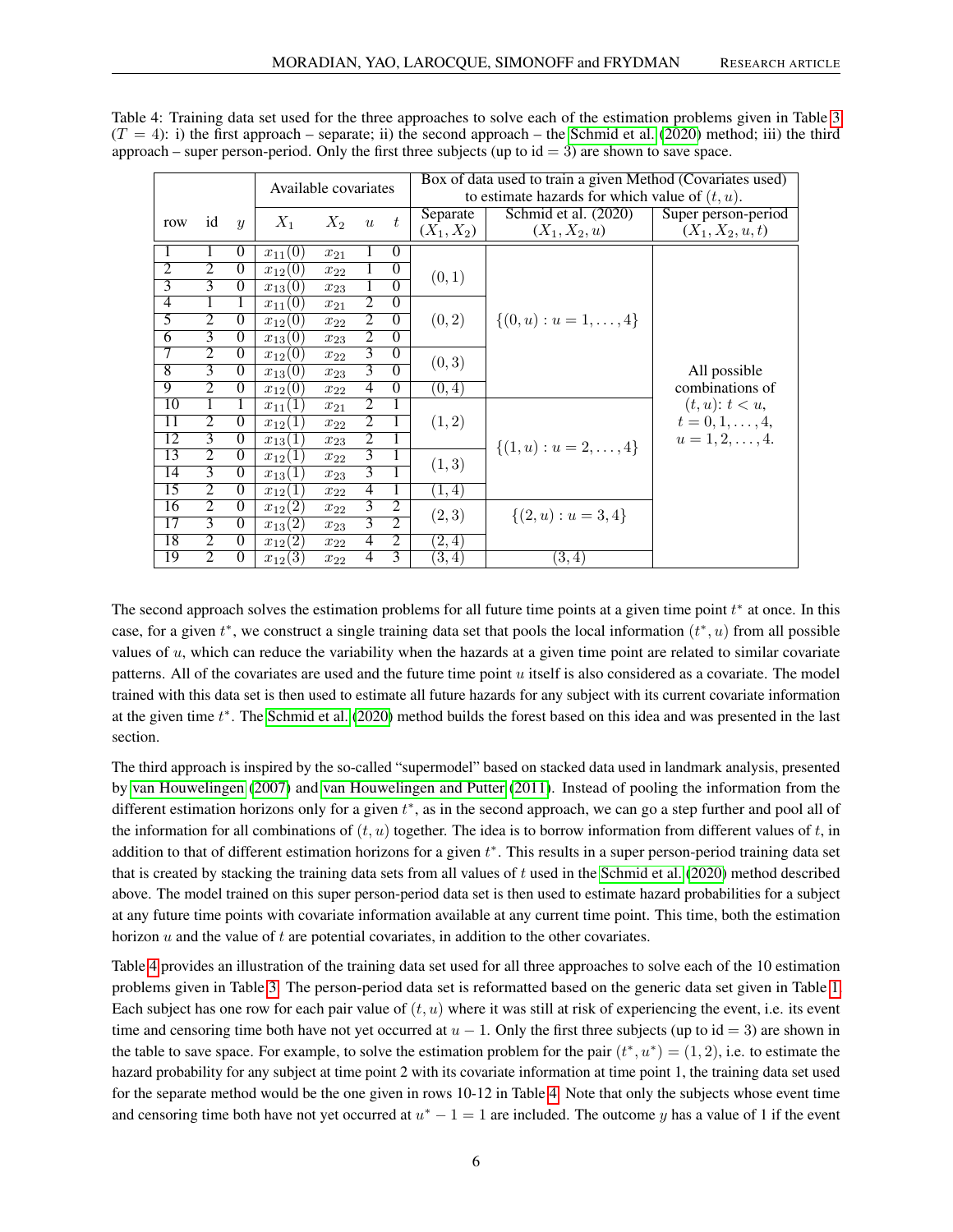

<span id="page-6-0"></span>Figure 1: Graphical overview of the methods for dynamic estimation.

occurred at time point  $u^* = 2$  and 0 otherwise. Two covariates are used for this method,  $X_1$  and  $X_2$ . For the same problem, the [Schmid et al.](#page-14-12) [\(2020\)](#page-14-12) method uses the training data set as given in rows 10-15 in Table [4,](#page-5-0) and adds u as a covariate. The third approach uses  $X_1, X_2, u$  and t as covariates. Its training data set consists of all of the rows of the person-period data. One can see that, to produce ten estimated hazard probabilities, one for each estimation problem as given in Table [3,](#page-4-0) the first approach builds 10 models (one for each pair of  $(t, u)$ ), the second approach builds 4 models (one for each t), and the third approach builds only one model (one for all pairs of  $(t, u)$ ).

In the simulations summarized in the next section, we investigate these three approaches applied to random forest methods: separate forests, forests using the [Schmid et al.](#page-14-12) [\(2020\)](#page-14-12) method, and a forest built on the super person-period data set, which will be referred to as "Separate," "Poolt," and "Superpp," respectively.

We also compare the performance of these three methods to the following two methods in the simulation study:

(1) Super person-period forest with baseline information only. That is, Superpp using only the covariate information at  $t = 0$ . This method will be referred to as "Superpp0".

(2) DTPO model using the super person-period construction. This method will be referred to as "SuperppDTPO".

Note that SuperppDTPO targets the log-linear survival relationship, and Superpp0 is a non-parametric method, but never updates the information from the initial status. These two methods serve as benchmark parametric and nonparametric methods, respectively, as we investigate the performance of the three methods under different model setups.

Figure [1](#page-6-0) provides a graphical overview of the methods for dynamic estimation. Consider the set of time points  $\{0, 1, \ldots, T\}$ . Each entry  $(i, j)$  contains the subjects that are still alive and not censored at time  $j - 1$ , and it gives the information available at time  $i$  from each subject in that cell. Suppose we are at the current time point  $t$  and want to estimate the hazard function for some future time point  $u(> t)$ . The red box (solid line) contains all of the subject information that Separate uses for training the forest model, the green box (dashed line) contains all that Poolt uses, and the blue triangular region (dotted line) contains all that Superpp uses. Note that SuperppDTPO uses the same subject information as Superpp does, and Superpp0 also uses the same subjects but with all  $(i, j)$  replaced by  $(0, j)$  indicating it uses the baseline information only. There is in total one blue region, T green boxes, and  $T \times (T + 1)/2$  red boxes, implying the construction of one Superpp forest, one Superpp0 forest, one SuperppDTPO model, T Poolt forests, and  $T \times (T + 1)/2$  Separate forests are used to construct estimates of hazards for all combinations of  $(t, u)$  for a given value of T. Note that Table [4](#page-5-0) is a specific example of this construction where there are only three subjects and  $T = 4$ .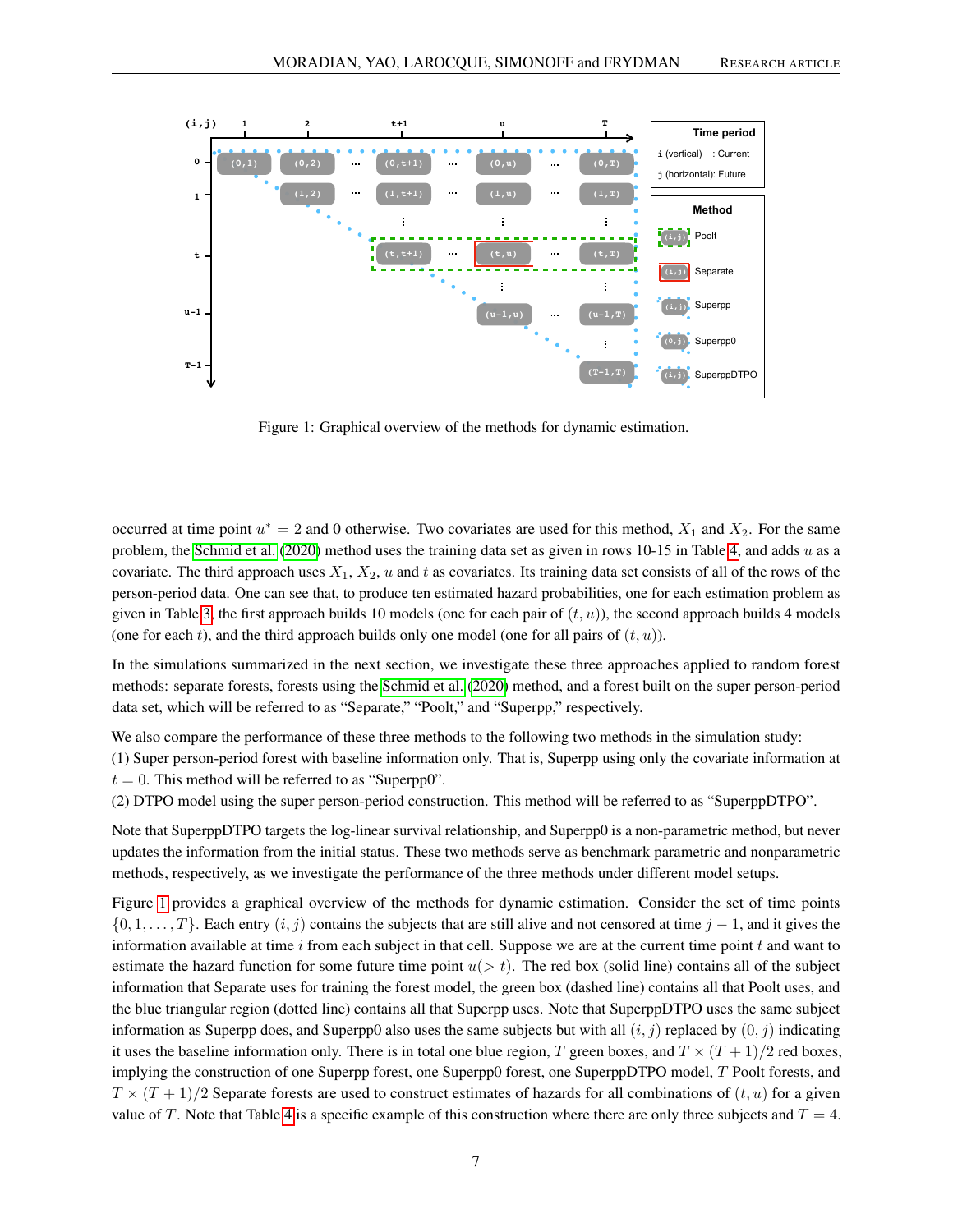## <span id="page-7-0"></span>3 Simulation Study

R [\(R Core Team, 2020\)](#page-14-14) was used to perform the simulations. The package ranger [\(Wright et al., 2020\)](#page-14-15) was used to build the forests with the Hellinger splitting rule for methods Separate, Poolt, Superpp and Superpp0, that is, all methods that require a classification forest. The number of trees in all forests is 500. SuperppDTPO was implemented using logistic regression on the Superpp data set.

## 3.1 Simulation Design

The data generating process (DGP) is a discretized version of the continuous-time survival data generated from the model used in the simulation study in [Yao et al.](#page-14-9) [\(2020\)](#page-14-9). We consider the following factors for different variations of DGPs.

(1) Different combinations of numbers of time-invariant and time-varying covariates in the true generating model (Scenario).

(2) Different matrices to generate covariates' values with autocorrelation for the time-varying variables (labelled as "Strong" and "Weak"). Note that stronger autocorrelation would imply that covariate values from earlier time points would tend to be more similar to those in later time points, making future estimation easier.

(3) Different signal-to-noise ratios (SNR) labelled as "High" and "Low," constructed by choosing different coefficients in the model.

(4) Different survival distributions: Exponential, Weibull and Gompertz.

(5) Different survival relationships between the hazards and covariates: a log-linear one, a log-nonlinear one and a log-interaction model.

(6) Different censoring rates: 10% and 50%.

(7) Different training sample sizes:  $n = 200, 1000$  and 5000.

(8) Different total numbers of time points:  $T = 4$  and 8.

Each model is fit with a training sample of size 1000. The performance of the fitted models is then evaluated with T independent test sets of size 1000 each. The k-th test set  $(k = 1, 2, \ldots, T)$  includes only the subjects that are still at risk at  $u = k$ , so it can be used when  $(t, u) = (j, k)$  for all  $j = 0, 1, ..., k - 1$ . Each simulation is repeated 500 times. See Section S1.1 in the supplemental material for more details of the simulation design.

#### 3.2 Simulation Results

We consider three criteria for evaluating the accuracy of the methods: the absolute difference (ADIST), the absolute log odds ratio (ALOR) and the concordance index (C-index) for hazard rates. Let  $\hat{h}$  and h be the estimated and the true hazards. ADIST is defined by

$$
ADIST(h, \hat{h}) = |\hat{h} - h|,
$$

and ALOR by

$$
ALOR(h, \hat{h}) = | \ln((\hat{h}(1-h)) / ((1 - \hat{h})h)) |.
$$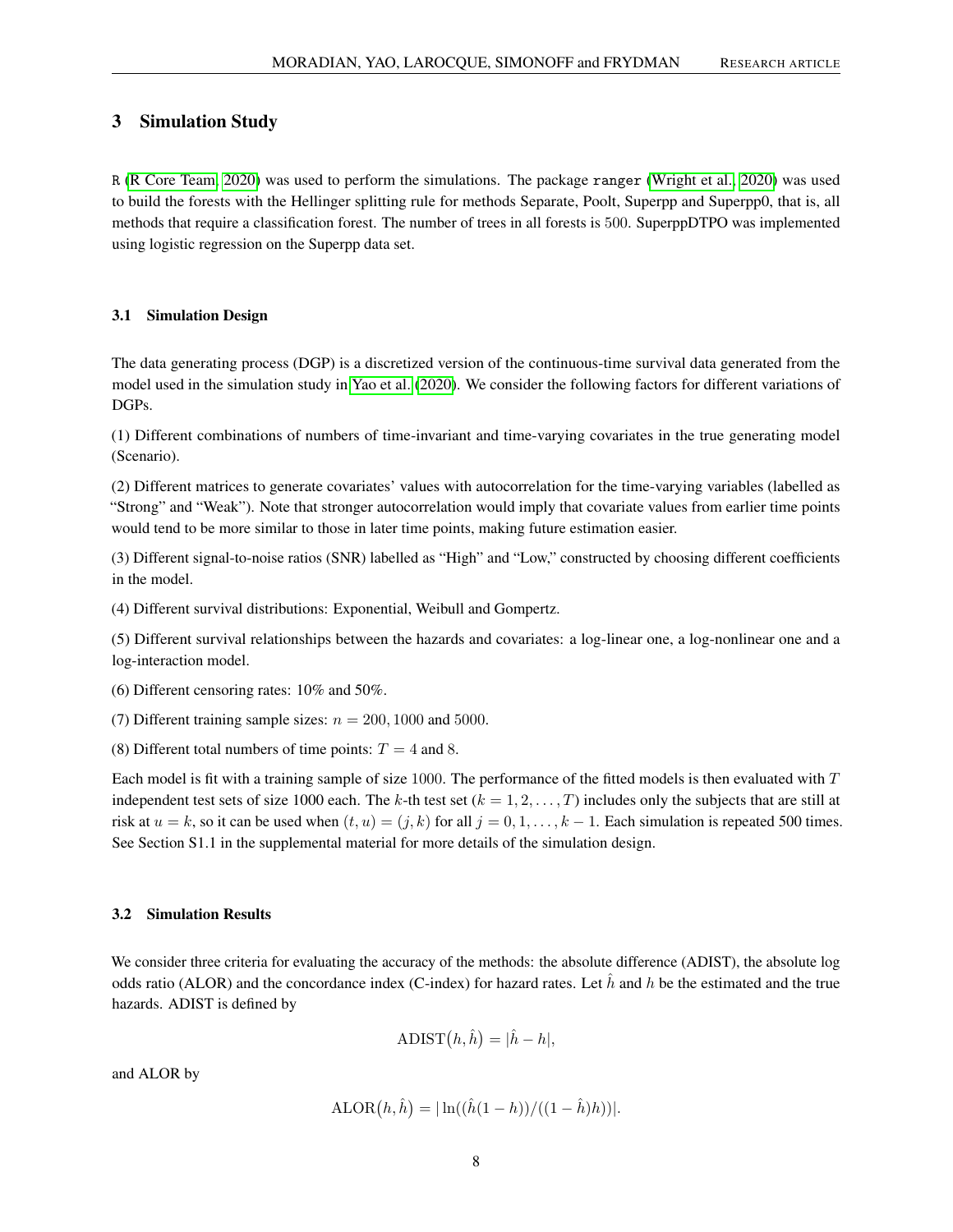Both ADIST and ALOR take a minimum value of 0 when  $\hat{h} = h$  while ALOR also takes the magnitude of h and  $\hat{h}$  into account. The C-Index computes the proportion of concordant pairs over all possible evaluation pairs:

$$
C = \frac{\sum_{i \neq j} \mathbb{I}(h_i > h_j) \cdot \mathbb{I}(\hat{h}_i > \hat{h}_j)}{\sum_{i \neq j} \mathbb{I}(h_i > h_j)},
$$

where the indices i and j refer to pairs of hazards in the test sample for a given combination of  $(t, u)$ . It is designed to estimate the concordance probability  $\mathbb{P}(\hat{h}_i > \hat{h}_i \mid h_i > h_j)$ , which compares the rankings of two independent pairs of hazard rates  $h_i$ ,  $h_j$  and estimates  $\hat{h}_i$ ,  $\hat{h}_j$ . The concordance probability evaluates whether values of  $\hat{h}_i$  are directly associated with values of  $h_i$ . Note that while both ADIST and ALOR measure the distance between the true hazard and its estimate, the C-index is a rank-based metric that evaluates if the true and estimated values are ordered similarly, and a high value does not necessarily imply that the estimated values are close to the true ones.

Extensive simulation studies show that the total number of time points  $T$  in the true model does not affect the general conclusions. In the following discussion, we focus on the cases where  $T = 4$  (see Table S1.2 in the supplemental material for performance comparison between  $T = 4$  and  $T = 8$ ).

Boxplots for the 500 simulation runs of each method for each combination  $(t, u)$  based on the evaluation of ADIST and C-index are provided in Section S1.2 in the supplemental material. Boxplot results from ALOR are not reported since the conclusions are essentially the same as those from ADIST (ALOR results for performance comparison are still provided in summary tables in Section S1.3 in the supplemental material). Figures [2](#page-9-0) and [3](#page-10-0) give an example of the boxplots for ADIST and C-index, respectively, when the training sample size is 1000, the censoring rate is 10%, and the data are generated following a Weibull distribution with an interaction survival relationship in the scenario  $2T1 + 4TV$ (2 time-invariant and 4 time-varying covariates), with high SNR and strong autocorrelation, and with a total number of time points of  $T = 4$ . In general, for a given t (i.e. for a given plot), the performance of the methods usually worsens as  $u$  increases. This is expected, since it is more difficult to estimate the hazard for horizons further away.

From the boxplots based on ADIST evaluation, the parametric SuperppDTPO method works well as expected when the underlying survival relationship is linear. In most of the other cases, it is outperformed by the non-parametric forest methods. Superpp always gives a better performance for dynamic estimation than Superpp0 , which is again expected as the latter only uses the baseline covariates' values. In general, the three forest methods that use all of the covariates' information, Separate, Poolt and Superpp, perform the best compared to the other two simpler methods, which presumably reflects that the hazard estimates from the three forests are less biased in general due to the flexibility of the estimators.

Note that the boxplot results for evaluation from ADIST and those from C-index do not always agree with each other. In particular, the C-index tends to favor SuperppDTPO in general. For example, Figure [3](#page-10-0) shows that SuperppDTPO outperforms Separate when  $(t, u) = (1, 4)$  and dominates the other methods when  $(t, u) = (2, 4)$  while in Figure [2](#page-9-0) it gives the worse performance among all methods in both cases. As noted, ADIST is a calibration metric while C-index is a rank-based metric. Bias is more important for accurate estimation of hazards, while variance is more important for accurate ordering of hazards. This results in favorable performance for forests using the time-varying information for the ADIST criterion, and sometimes a favorable performance for the parametric and the simpler forest that uses only the baseline information for the C-index criterion.

We now focus on the three forest methods, Separate, Poolt and Superpp. Summary tables that provide the ranking of these three methods for performance comparison using ADIST, ALOR and C-index for each factor separately are given in Section S1.3 in the supplemental material. In each situation, the Poolt method always ranks between Separate and Superpp, so we focus on comparison between Separate and Superpp. Specifically, the comparison is carried out under two situations separately, when the estimation horizon  $(u - t)$  is equal to 1 and when it is larger than 1. We give  $T = 4$ as an example. In each situation, using factorial designs, we study the difference of a given measure between Separate and Superpp under the effects of the following factors: autocorrelation, censoring rate, survival distribution, survival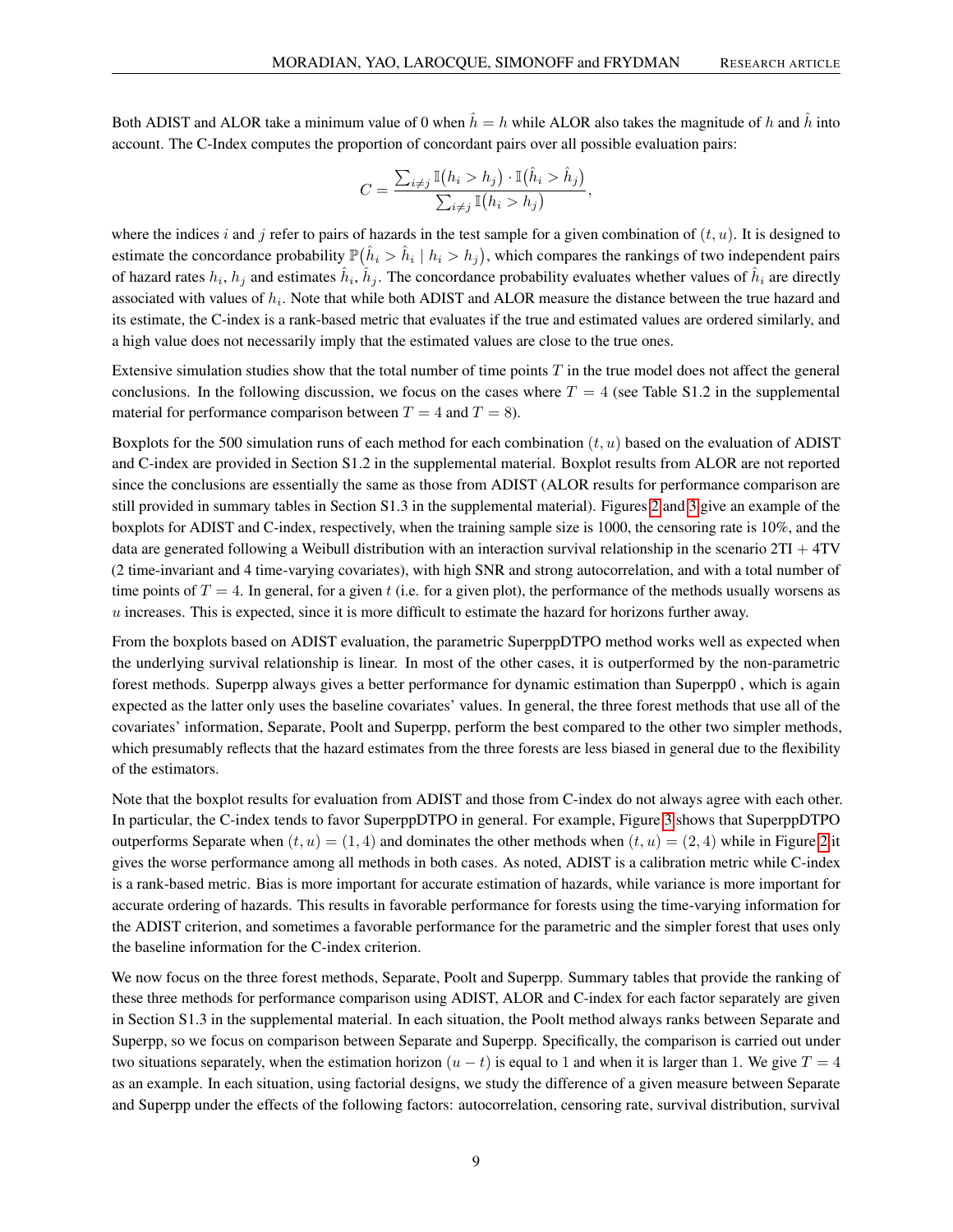<span id="page-9-0"></span>



Figure 2: Simulation results comparing the distribution of ADIST on test sets across methods for each pair of  $(t, u)$ , trained on sample data of size 1000, with 10% censoring rate, generated following a Weibull distribution with an interaction survival relationship in the scenario  $2TI + 4TV$ , with high SNR and strong autocorrelation. The total number of time points is  $T = 4$ .

relationship, training sample size, scenario and SNR. The effects are estimated based on an analysis of variance model fit with these factors as main effects.

Figures [4](#page-11-1) and [5](#page-11-2) provide main effects plots for the difference between Separate and Superpp under all three measurements for  $(u - t) = 1$  and  $(u - t) > 1$ , respectively. In both cases, for each given effect, the general pattern of the change in difference by varying the level of the effect is the same for ADIST and ALOR, and opposite for the C-index (recall that low values of ADIST and ALOR and high values of C-index reflect better comparative performance of Separate over Superpp). Superpp is always the best performer for  $(u - t) > 1$ , although the effects are weaker than for  $(u - t) = 1$ , reflecting the difficulties of predicting farther in the future. We therefore focus on estimation horizon  $(u - t) = 1$  in the following discussion.

We first examine the results based on ADIST. The overall center of location is positive, highlighting that Superpp performs generally better than Separate. However, Separate can improve relative to Superpp with changes in factors. The larger the training sample size, the higher the SNR, or the smaller the censoring rate, the stronger the ability of any method to estimate the underlying survival relationship. In that situation, the flexibility of the Separate method is advantageous, while the stability of pooling is advantageous when the underlying relationship is more difficult to estimate. It is clear that the difference between the number of time-invariant (TI) and the number of time-varying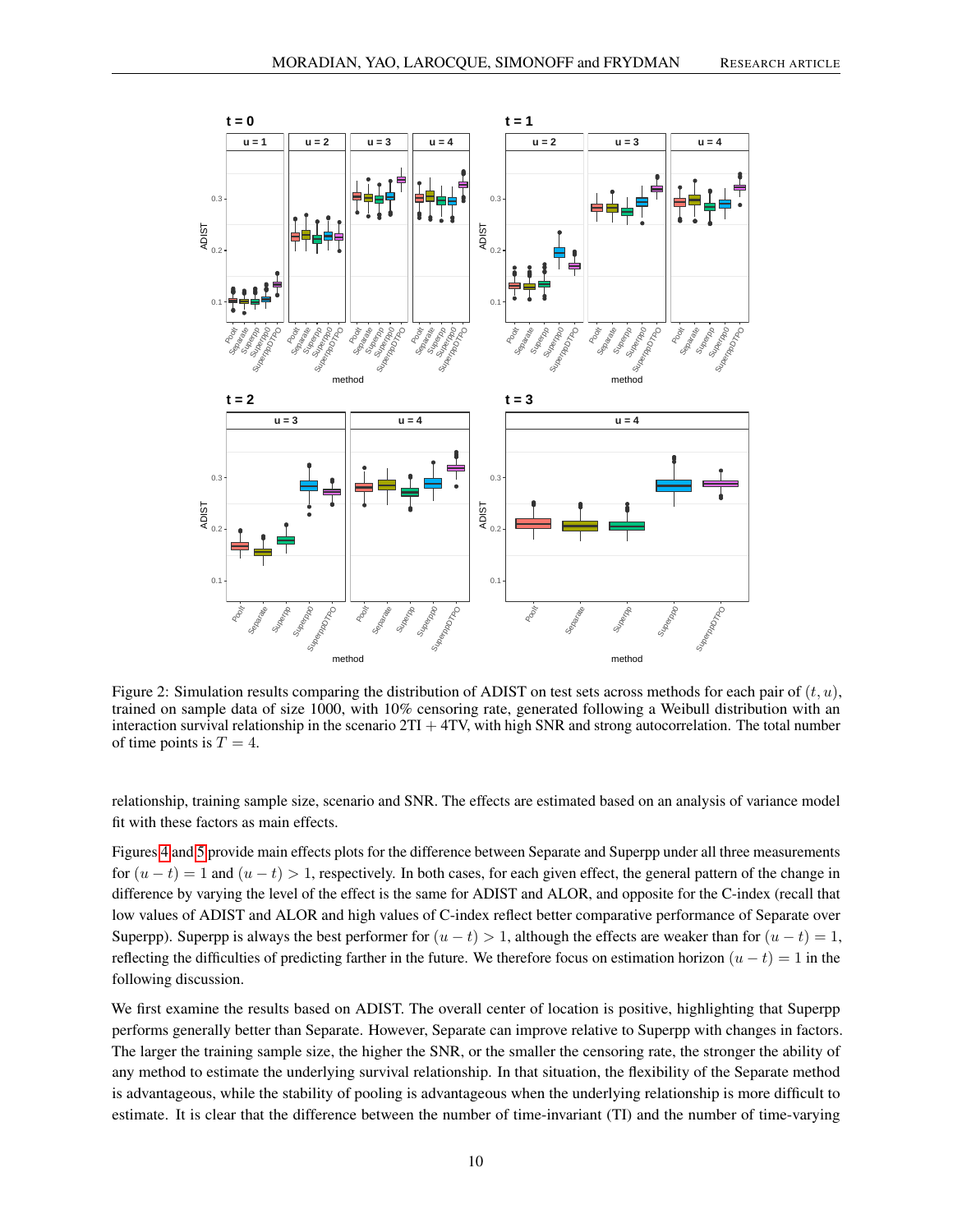

<span id="page-10-0"></span>Figure 3: Simulation results comparing the distribution of C-index on test sets across methods for each pair of  $(t, u)$ , trained on sample data of size 1000, with 10% censoring rate, generated following a Weibull distribution with an interaction survival relationship in the scenario  $2TI + 4TV$ , with high SNR and strong autocorrelation. The total number of time points is  $T = 4$ .

(TV) covariates is driving the scenario effect. When  $#TI - #TV = 1$ , Superpp is the big winner; when  $#TI - #TV$  $= -2$ , Superpp still wins, but by a smaller margin; when #TI  $-$  #TV =  $-3$ , Separate wins; and when #TI  $-$  #TV  $= -4$ , Separate wins by the largest margin. Presumably, this reflects that the Separate method is more sensitive to local time-varying effects, while pooling benefits from the stability associated with covariates being time-invariant.

Separate performs better relative to Supperpp when using ALOR as the measure of accuracy (sometimes beating it), reflecting that it can estimate extreme hazards more effectively. This is caused by the pooling underlying Superpp shrinking the estimated hazards away from the extremes; see the corresponding plot and discussion in Section S1.4 of the Supplemental material.

The relative performance of Separate and Superpp using C-index is similar to that using ADIST, with Superpp being most effective. This may be explained by the fact that pooling reduces the variance and thus makes Superpp superior when we evaluate the performance with C-index.

Overall, weaker autocorrelation in covariates, higher censoring rate, smaller training sample size, smaller portion of covariates being time-varying, lower SNR, and estimation further in the future all reflect more difficult estimation tasks,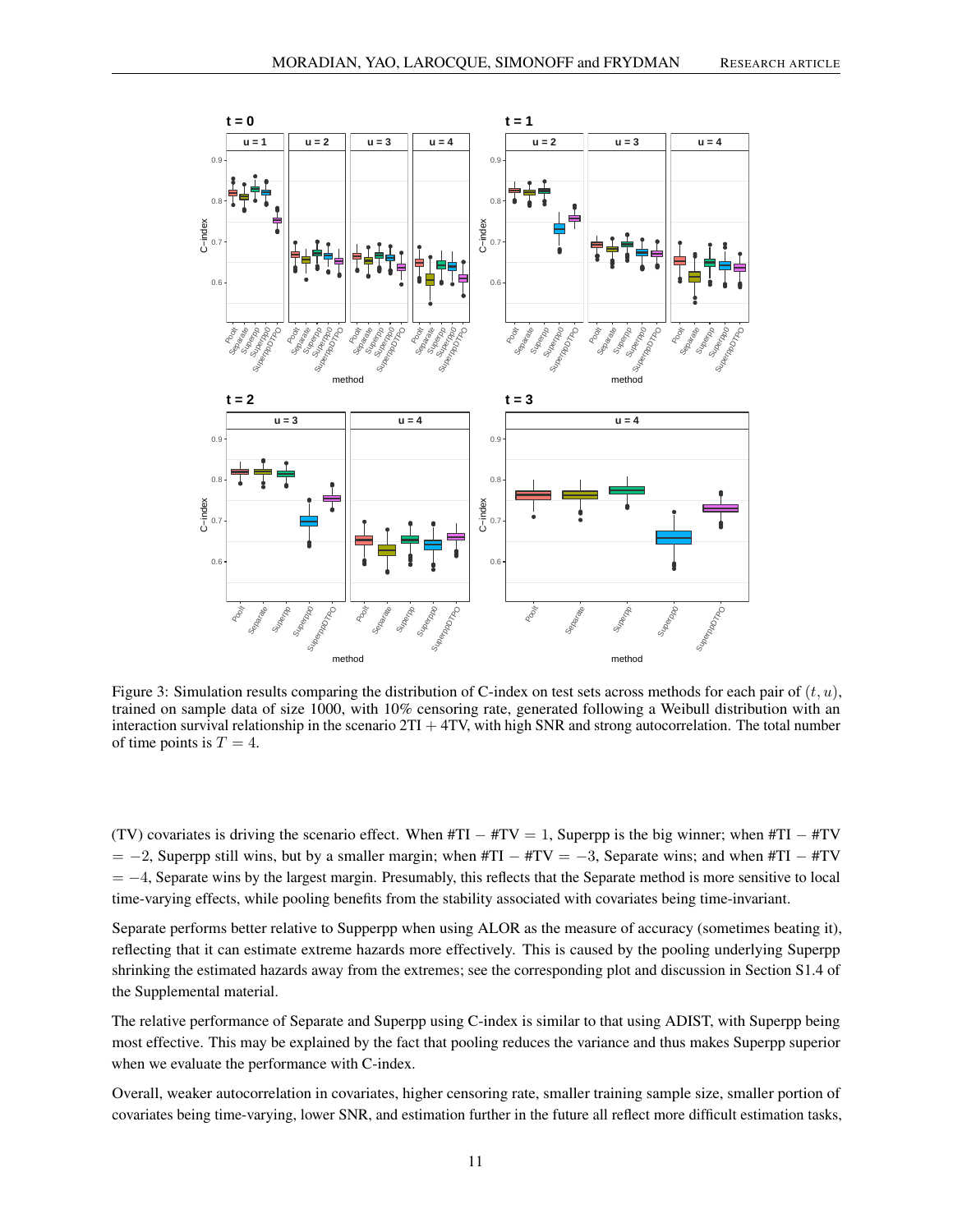

Figure 4: Main effect plot of difference for each measurement between the Separate and the Superpp method for estimation horizon  $(u - t) = 1$ , that is, one-step ahead estimation, when  $T = 4$ . Given any measurement m, the difference is computed as  $m_{\text{Separate}} - m_{\text{Superpp}}$ . The solid line gives the zero value and the dashed line gives the mean value over all effects for reference.

<span id="page-11-1"></span>

<span id="page-11-2"></span>Figure 5: Main effect plot of difference for each measurement between the Separate and the Superpp method for estimation horizon  $(u - t) > 1$ , that is, more than one-step ahead estimation, when  $T = 4$ . Given any measurement m, the difference is computed as  $m_{\text{Separate}} - m_{\text{Superpp}}$ . The solid line gives the zero value and the dashed line gives the mean value over all effects for reference.

and the less flexible but more stable pooling approach dominates. Conversely, in the opposite situations where signals are stronger and noise less extreme, the more flexible but more variable Separate approach is more effective.

## <span id="page-11-0"></span>4 Concluding Remarks

This paper provides an investigation of different discrete-time survival forest methods for dynamic estimation with time-varying covariates. All methods investigated can be easily implemented using existing *R* packages. The results show that all methods perform well and none dominates the others. As a general rule, situations that are more difficult from an estimation point of view (such as weaker signals and less data) favor a global fit, pooling over all time points,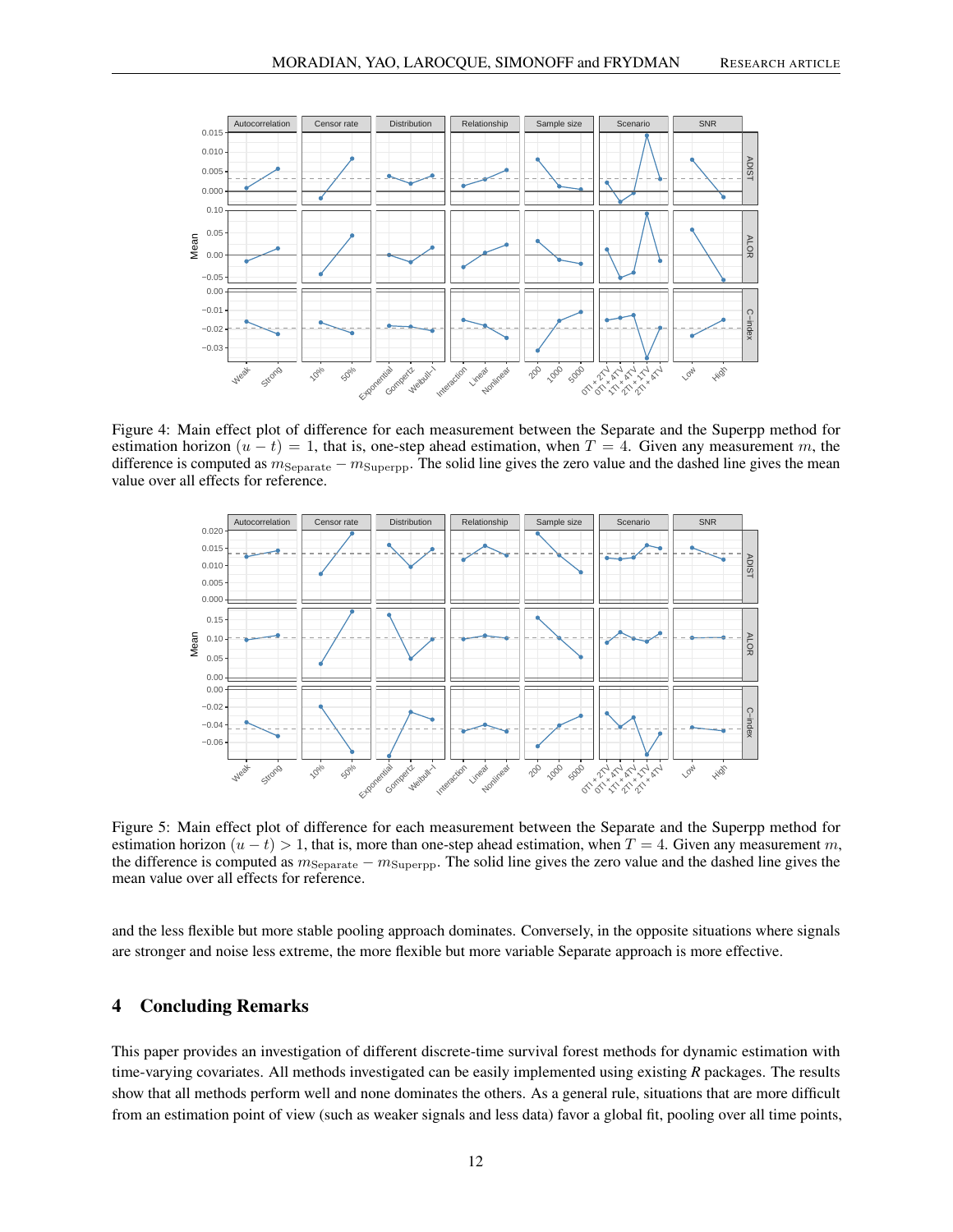taking advantage of reduced variance, while situations that are easier from an estimation point of view (such as stronger signals and more data) favor local fits, taking advantage of increased flexibility.

It should be noted that the methods discussed here all assume that censoring is uninformative; that is, subjects are censored for reasons unrelated to the time to event being examined. This is potentially an issue in the bankruptcy data examined in Section S2 in the supplemental material, as it is possible that companies that are in danger of declaring bankruptcy stop filing financial disclosures in order to hide their precarious financial position. A common parametric approach to this problem is the use of joint modeling, in which the assumed parametric forms for longitudinal predictors and the time to event are linked through shared random effects [\(Rizopoulos, 2012\)](#page-14-16). It is possible that such models could be generalized to the discrete survival situation to allow tree-based structures on the joint distribution, perhaps based on recently-developed tree-based methods for longitudinal data such as those described in [Hajjem et al.](#page-13-18) [\(2011,](#page-13-18) [2014\)](#page-13-19), [Sela](#page-14-17) [and Simonoff](#page-14-17) [\(2012\)](#page-14-17), and [Fu and Simonoff](#page-13-20) [\(2015\)](#page-13-20).

In this paper we have limited ourselves to an event that is only incomplete due to right-censoring. Other reasons that the actual time to event is hidden are possible, such as left-truncation and interval censoring. Generalization of the methods discussed here would be useful future work, perhaps based on the tree- and forest-based methods for continuous time-to-event data discussed in [Fu and Simonoff](#page-13-12) [\(2017b](#page-13-12)[,a\)](#page-13-21) and [Yao et al.](#page-14-18) [\(2021\)](#page-14-18).

Presumably, all information of the time-varying covariates is available up to the given time for the estimation of the hazard function at a future time point. In this paper, we implement the forest methods based only on the current (latest) values of the time-varying covariates without including any lagged values. Future work can be done to investigate how to efficiently use the available lags, including the associated variable selection problems.

# CONTENTS OF SUPPLEMENTAL MATERIAL

A separate supplemental material document provides more details about the simulation study and a real data example using bankruptcy data. It consists of the following sections:

- S1 Simulation study
	- S1.1 Data generation processes
	- S1.2 Box-plots for each combination of  $(t, u)$
	- S1.3 Summary tables
	- S1.4 The shrinkage effect of the Superpp method
- S2 Real data example

In addition, the datasets generated and analysed in the simulation study are available from the github repository, *https://github.com/ElainaYao/DynamicEstimationDTSD*, including R scripts for reproducibility of the simulations.

# ACKNOWLEDGEMENTS

We would like to thank the associate editor and three anonymous reviewers for their interesting and constructive comments that led to an improved version of this paper. D Larocque acknowledges the financial support of The Natural Sciences and Engineering Research Council of Canada (NSERC) and Fondation HEC Montréal.

## References

<span id="page-12-0"></span>Anderson, J. R., K. C. Cain, and R. D. Gelber (1983). Analysis of survival by tumor response. *Journal of Clinical Oncology 1*(11), 710–719.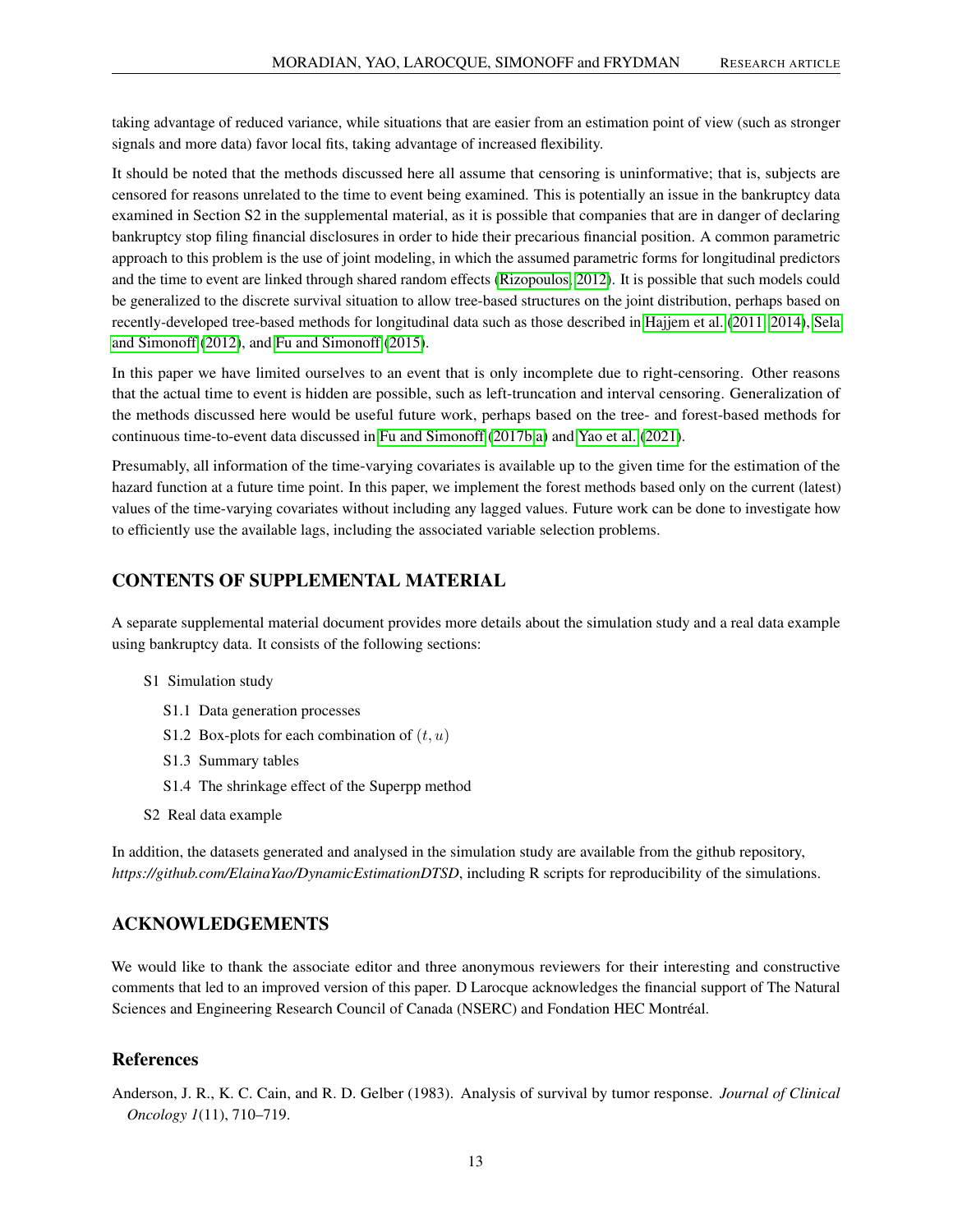- <span id="page-13-10"></span>Bacchetti, P. and M. R. Segal (1995). Survival trees with time-dependent covariates: Application to estimating changes in the incubation period of AIDS. *Lifetime Data Analysis 1*(1), 35–47.
- <span id="page-13-15"></span>Berger, M., T. Welchowski, S. Schmitz-Valckenberg, and M. Schmid (2019). A classification tree approach for the modeling of competing risks in discrete time. *Advances in Data Analysis and Classification 13*(4), 965–990.
- <span id="page-13-11"></span>Bertolet, M., M. M. Brooks, and V. Bittner (2016). Tree-based identification of subgroups for time-varying covariate survival data. *Statistical Methods in Medical Research 25*(1), 488–501.
- <span id="page-13-14"></span>Bou-Hamad, I., D. Larocque, and H. Ben-Ameur (2011a). Discrete-time survival trees and forests with time-varying covariates application to bankruptcy data. *Statistical Modelling 11*(5), 429–446.
- <span id="page-13-8"></span>Bou-Hamad, I., D. Larocque, and H. Ben-Ameur (2011b). A review of survival trees. *Statistics Surveys 5*, 44–71.
- <span id="page-13-13"></span>Bou-Hamad, I., D. Larocque, H. Ben-Ameur, L. C. Mâsse, F. Vitaro, and R. E. Tremblay (2009). Discrete-time survival trees. *Canadian Journal of Statistics 37*(1), 17–32.
- <span id="page-13-4"></span>Breiman, L. (2001). Random forests. *Machine Learning 45*(1), 5–32.
- <span id="page-13-2"></span>Breiman, L., J. H. Friedman, R. A. Olshen, and C. J. Stone (1984). *Classification and regression trees*. Monterey, CA: Wadsworth and Brooks.
- <span id="page-13-17"></span>Cieslak, D. A., T. R. Hoens, C. N. V., and W. P. Kegelmeyer (2012). Hellinger distance decision trees are robust and skew-insensitive. *Data Mining and Knowledge Discovery 24*(1), 136–158.
- <span id="page-13-16"></span>Elgmati, E., R. L. Fiaccone, R. Henderson, and J. N. S. Matthews (2015). Penalised logistic regression and dynamic prediction for discrete-time recurrent event data. *Lifetime Data Analysis 21*(4), 542–560.
- <span id="page-13-20"></span>Fu, W. and J. S. Simonoff (2015). Unbiased regression trees for longitudinal and clustered data. *Computational Statistics and Data Analysis 88*, 53–74.
- <span id="page-13-21"></span>Fu, W. and J. S. Simonoff (2017a). Survival trees for interval-censored survival data. *Statistics in Medicine 36*(30), 4831–4842.
- <span id="page-13-12"></span>Fu, W. and J. S. Simonoff (2017b). Survival trees for left-truncated and right-censored data, with application to time-varying covariate data. *Biostatistics 18*(2), 352–369.
- <span id="page-13-3"></span>Gordon, L. and R. A. Olshen (1985). Tree-structured survival analysis. *Cancer Treatment Reports 69*(10), 1065–1069.
- <span id="page-13-18"></span>Hajjem, A., F. Bellavance, and D. Larocque (2011). Mixed effects regression trees for clustered data. *Statistics and Probability Letters 81*(4), 451–459.
- <span id="page-13-19"></span>Hajjem, A., F. Bellavance, and D. Larocque (2014). Mixed-effects random forest for clustered data. *Journal of Statistical Computation and Simulation 83*(4), 1313–1328.
- <span id="page-13-9"></span>Henderson, R., P. Diggle, and A. Dobson (2000). Joint modelling of longitudinal measurements and event time data. *Biostatistics 1*(4), 465–480.
- <span id="page-13-1"></span>Hosmer Jr., D. W., S. Lemeshow, and S. May (2011). *Applied survival analysis: Regression modeling of time to event data*. New York, USA: Wiley.
- <span id="page-13-6"></span>Hothorn, T., P. Bühlmann, S. Dudoit, A. Molinaro, and M. J. Van Der Laan (2006). Survival ensembles. *Biostatistics 7*(3), 355–373.
- <span id="page-13-5"></span>Ishwaran, H., E. H. Blackstone, C. Pothier, and M. S. Lauer (2004). Relative risk forests for exercise heart rate recovery as a predictor of mortality. *Journal of the American Statistical Association 99*(467), 591–600.
- <span id="page-13-7"></span>Ishwaran, H., U. B. Kogalur, E. H. Blackstone, and M. S. Lauer (2008). Random survival forests. *The Annals of Applied Statistics 2*(3), 841–860.
- <span id="page-13-0"></span>Klein, J. P. and M. L. Moeschberger (2003). *Survival analysis: Techniques for censored and truncated data*. Statistics for Biology and Health. New York, USA: Springer.